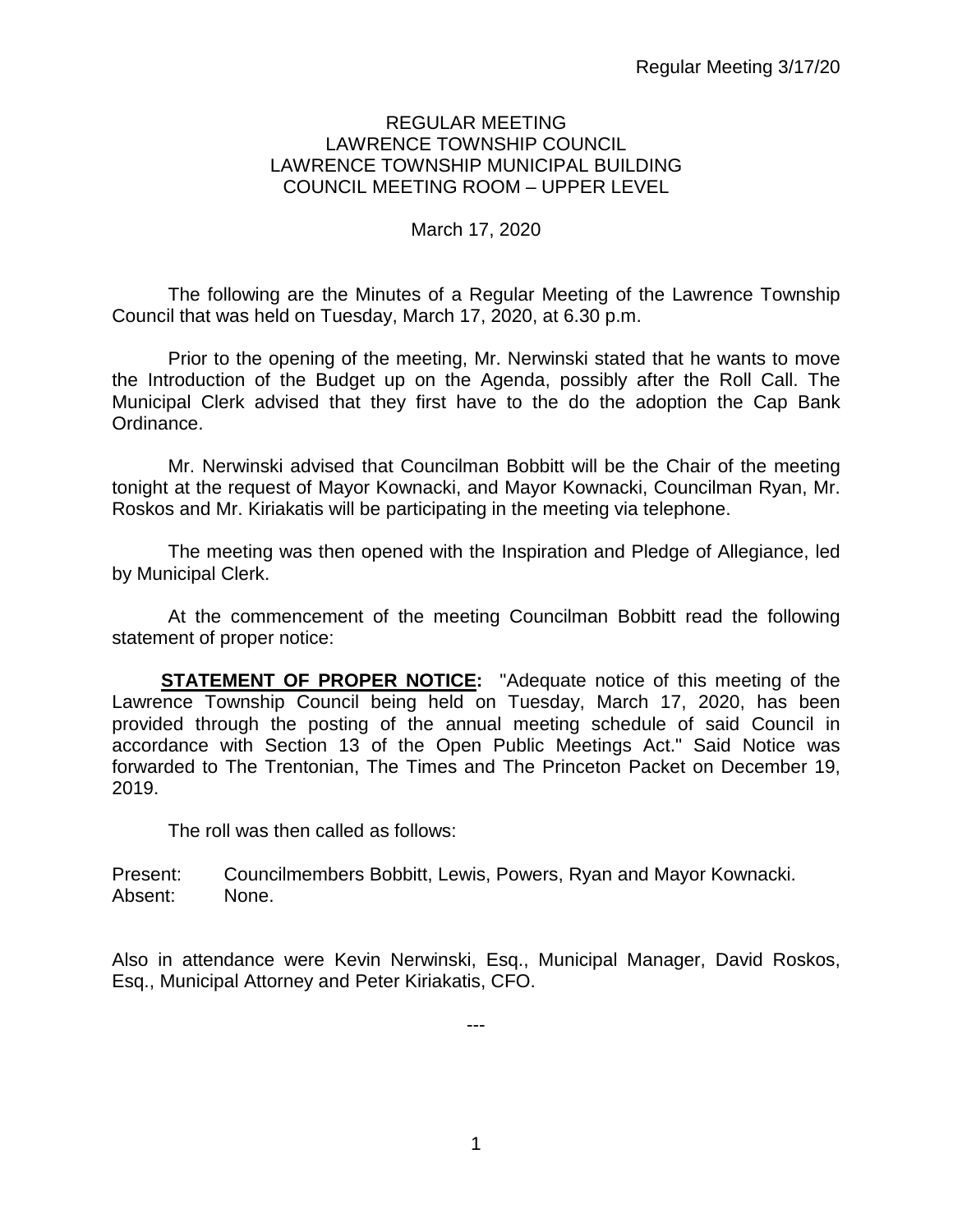Special Proclamations, Recognitions and Presentations

There was no proclamation or presentations.

---

# Public Participation

There was no public participation.

---

# Review and Revisions of Agenda

 The Municipal Clerk requested that Resolution No. 122-20 - Authorizing a Click It or Ticket Grant; Resolution No. 123-20 - Authorizing a Credit Card Convenience Fee Change; Resolution No. 124-20 - Authorizing an ACH Convenience Fee, and Resolution No. 125-20 - Authorizing the Use of Storm Recovery Reserves for Coronavirus Pandemic, be added to the Agenda.

Councilwoman Lewis made a motion to move up the introduction of the FY2020 Budget immediate following the adoption of ordinances.

On a motion by Ms. Lewis, seconded by Mr. Powers, the Agenda was amended to include the above revisions.

Same was carried on the following roll call vote:

Ayes: Councilmembers Bobbitt, Lewis, Powers, Ryan and Mayor Kownacki. Nays: None. Absent: None.

# Adoption of Minutes

---

There was no adoption of minutes.

---

Awarding or Rejecting of Bids

On a motion by Ms. Lewis, seconded by Mr. Powers, Resolution (9-A), Authorizing the Awarding of Bid for the Replacement of the Brearley House Roof, was presented for adoption.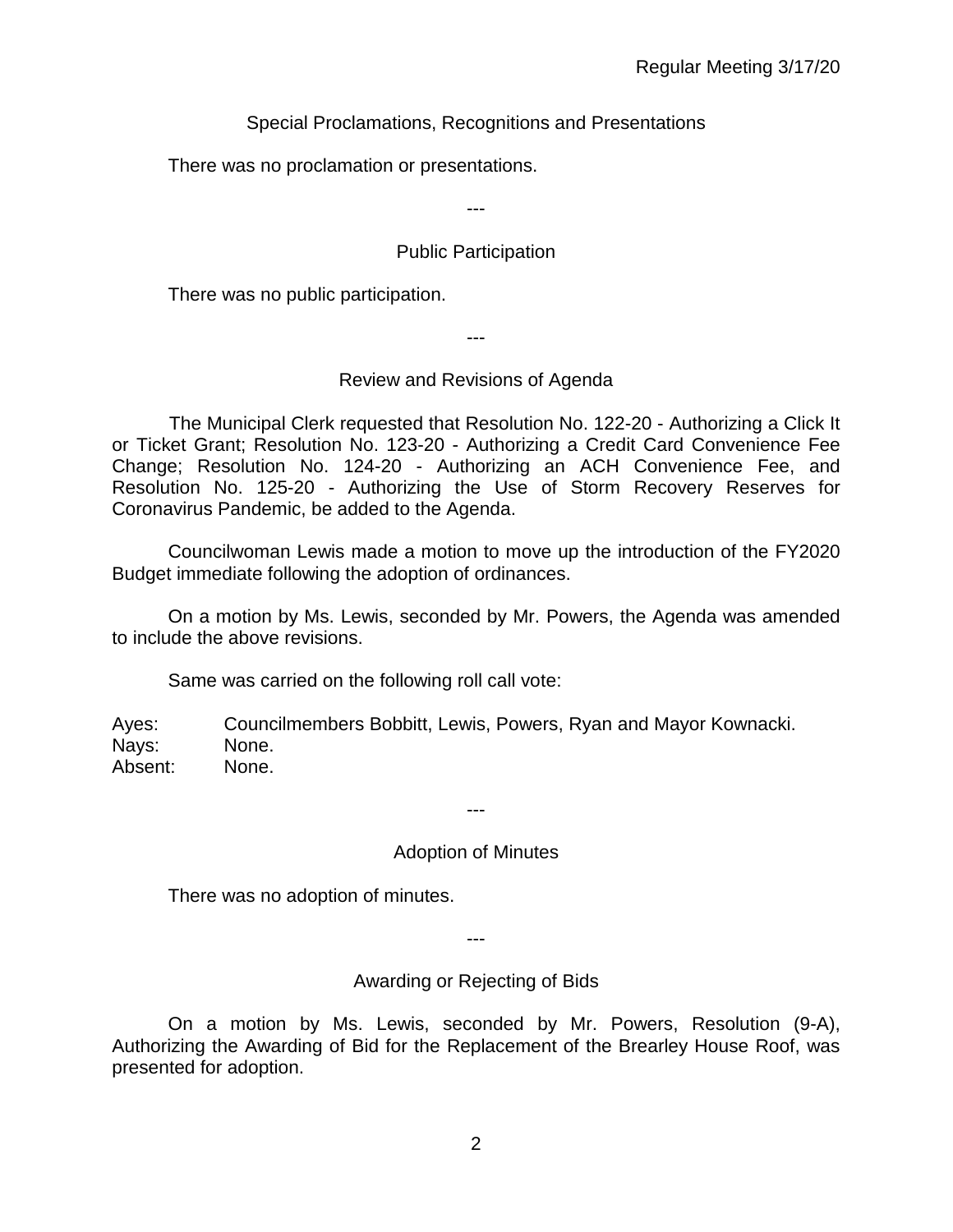#### Resolution No. 112–20

WHEREAS, on Wednesday, March 4, 2020 bids were received and publicly opened for the project known as **Replacement of the Brearley House Roof**; and

WHEREAS, five (5) bids were received and reviewed by the appropriate Township Officials; and

WHEREAS, the lowest responsible bidder was Unlimited Builders Construction, LLC who submitted a bid in the amount of \$54,950.00, and

WHEREAS, in accordance with N.J.A.C. 5:50-14, a Certificate of Availability of Funds has been provided and the accounts to be charged are;

| Acct.             | Ord. No. | Name                                | Amount      |
|-------------------|----------|-------------------------------------|-------------|
| $C-04-55-433-235$ | 2258-17  | <b>Brearley House Repairs</b>       | \$14,800.00 |
| C-04-55-461-232   | 2329-19  | Improvements to Municipal Buildings | \$40,150.00 |

NOW, THEREFORE, BE IT RESOLVED by the Township Council of the Township of Lawrence, County of Mercer, State of New Jersey, that pursuant to the recommendations of the Municipal Engineer, the Mayor and Municipal Clerk are hereby authorized to execute a contract with Unlimited Builders Construction, LLC, P. O. Box 9029, Hamilton NJ 08650 in the amount of \$54,950.00 (base bid); and

BE IT FURTHER RESOLVED that the Municipal Manager is hereby authorized to draft the necessary agreement, subject to the approval of the Municipal Attorney as to form and content thereof.

Same was carried on the following roll call vote:

Ayes: Councilmembers Bobbitt, Lewis, Powers, Ryan and Mayor Kownacki. Absent: None.

#### Introduction of Ordinances

---

Councilman Bobbitt read by title, an ordinance entitled, "ORDINANCE PROVIDING FOR SIDEWALK IMPROVEMENTS IN AND BY THE TOWNSHIP OF LAWRENCE, IN THE COUNTY OF MERCER, NEW JERSEY, APPROPRIATING \$89,389.25 THERFOR AND DIRECTING THE SPECIAL ASSESSMENT OF THE THEREOF"

Mr. Nerwinski advised that the Ordinance is part of the Township's concrete program and this is the appropriation which involves all the residents and participates in the Sidewalk Replacement Program.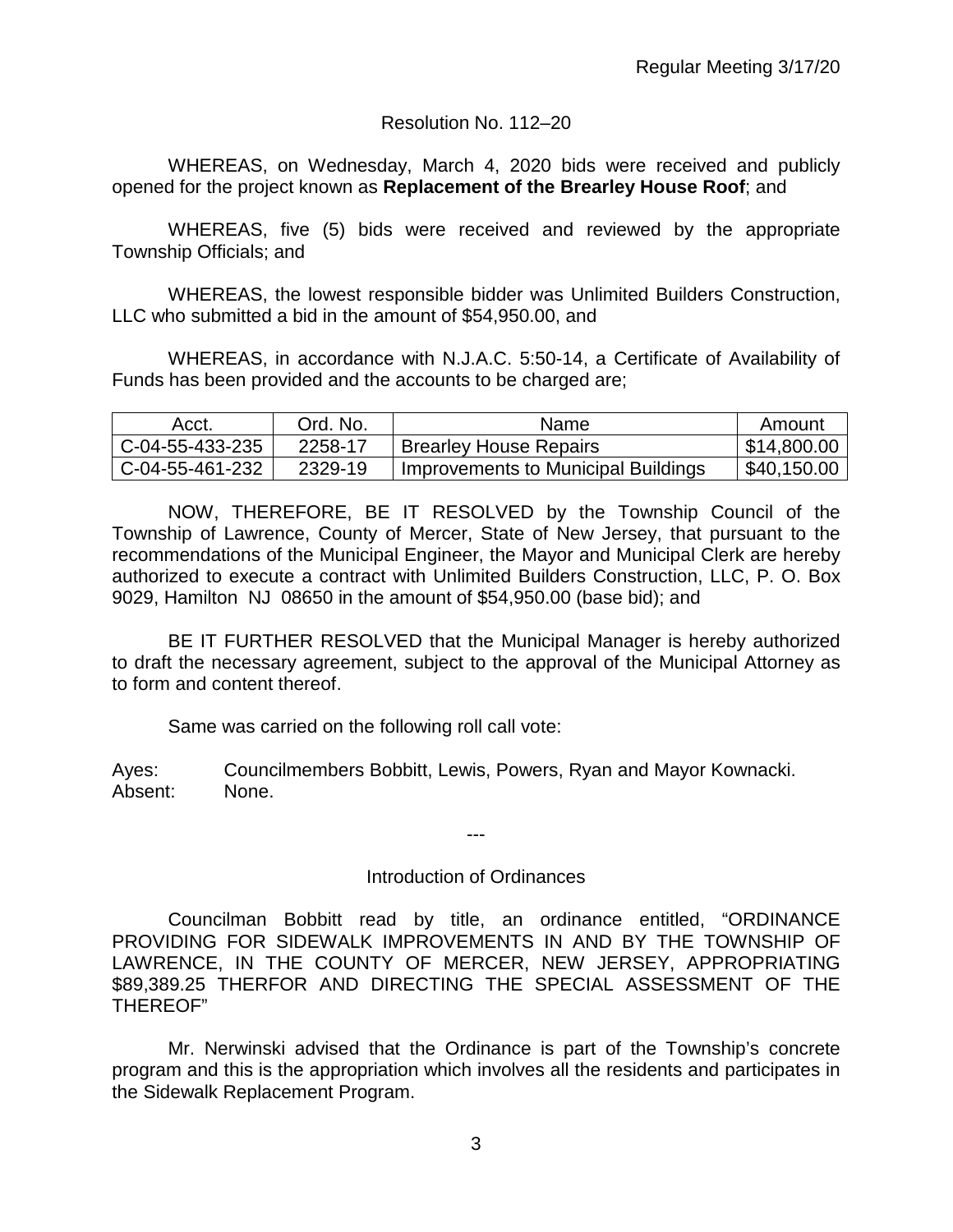| <b>COUNCIL</b>        | <b>AYE</b> | NAY | <b>PRESENT</b> | <b>ABSENT</b> | <b>ABSTAIN</b> | <b>MOVE</b> | <b>SECOND</b> |
|-----------------------|------------|-----|----------------|---------------|----------------|-------------|---------------|
| <b>Mr. Bobbitt</b>    |            |     |                |               |                |             |               |
| Ms. Lewis             | ,,         |     |                |               |                | n           |               |
| <b>Mr. Powers</b>     |            |     |                |               |                |             |               |
| Mr. Ryan              |            |     |                |               |                |             |               |
| <b>Mayor Kownacki</b> |            |     |                |               |                |             |               |

The Ordinance was introduced and approved on the following roll call vote:

Councilman Bobbitt read by title, an ordinance entitled, "AN ORDINANCE AMENDING CHAPTER 435 OF THE LAWRENCE TOWNSHIP ADMINISTRATIVE CODE ENTITLED 'MOTOR VEHICLES AND TRAFFIC' – Handicapped Parking"

 $\sim\sim\sim$ 

Mr. Nerwinski advised that the Ordinance amends Chapter 435 of the Code entitled "Motor Vehicles and Traffic" to add a handicapped parking space in front of 759 Puritan Avenue".

The Ordinance was introduced and approved on the following roll call vote:

| <b>COUNCIL</b>     | <b>AYE</b> | <b>NAY</b> | <b>PRESENT</b> | <b>ABSENT</b> | <b>ABSTAIN</b> | <b>MOVE</b> | <b>SECOND</b> |
|--------------------|------------|------------|----------------|---------------|----------------|-------------|---------------|
| <b>Mr. Bobbitt</b> |            |            |                |               |                |             |               |
| Ms. Lewis          |            |            |                |               |                | n           |               |
| <b>Mr. Powers</b>  |            |            |                |               |                |             |               |
| Mr. Ryan           |            |            |                |               |                |             |               |
| Mayor Kownacki     | ,,         |            |                |               |                |             |               |

Council Bobbitt read by title, an ordinance entitled, "ORDINANCE TO EXCEED THE MUNICIPAL BUDGET APPROPRIATION LIMITS AND TO ESTABLISH A CAP BANK FOR THE TOWNSHIP OF LAWRENCE, COUNTY OF MERCER"

 $\sim\sim\sim$ 

Mr. Nerwinski advised as part of the budgeting process the Ordinance establishes a Cap Bank as required by New Jersey Budgetary Law and the cap is 2.5% and they are requesting that the cap be 3.5% banking the difference in order to provide for situations that may arise in the future. Mr. Nerwinski further advised that the proposed 2020 Municipal Budget does not exceed the 2.5% cap limit.

The Ordinance was introduced and approved on the following roll call vote:

| <b>COUNCIL</b>     | AYE | <b>NAY</b> | <b>PRESENT</b> | <b>ABSENT</b> | <b>ABSTAIN</b> | <b>MOVE</b> | <b>SECOND</b> |
|--------------------|-----|------------|----------------|---------------|----------------|-------------|---------------|
| <b>Mr. Bobbitt</b> |     |            |                |               |                |             |               |
| Ms. Lewis          |     |            |                |               |                | n           |               |
| <b>Mr. Powers</b>  | "   |            |                |               |                |             | $\mathbf{r}$  |
| Mr. Ryan           |     |            |                |               |                |             |               |
| Mayor Kownacki     |     |            |                |               |                |             |               |

---

4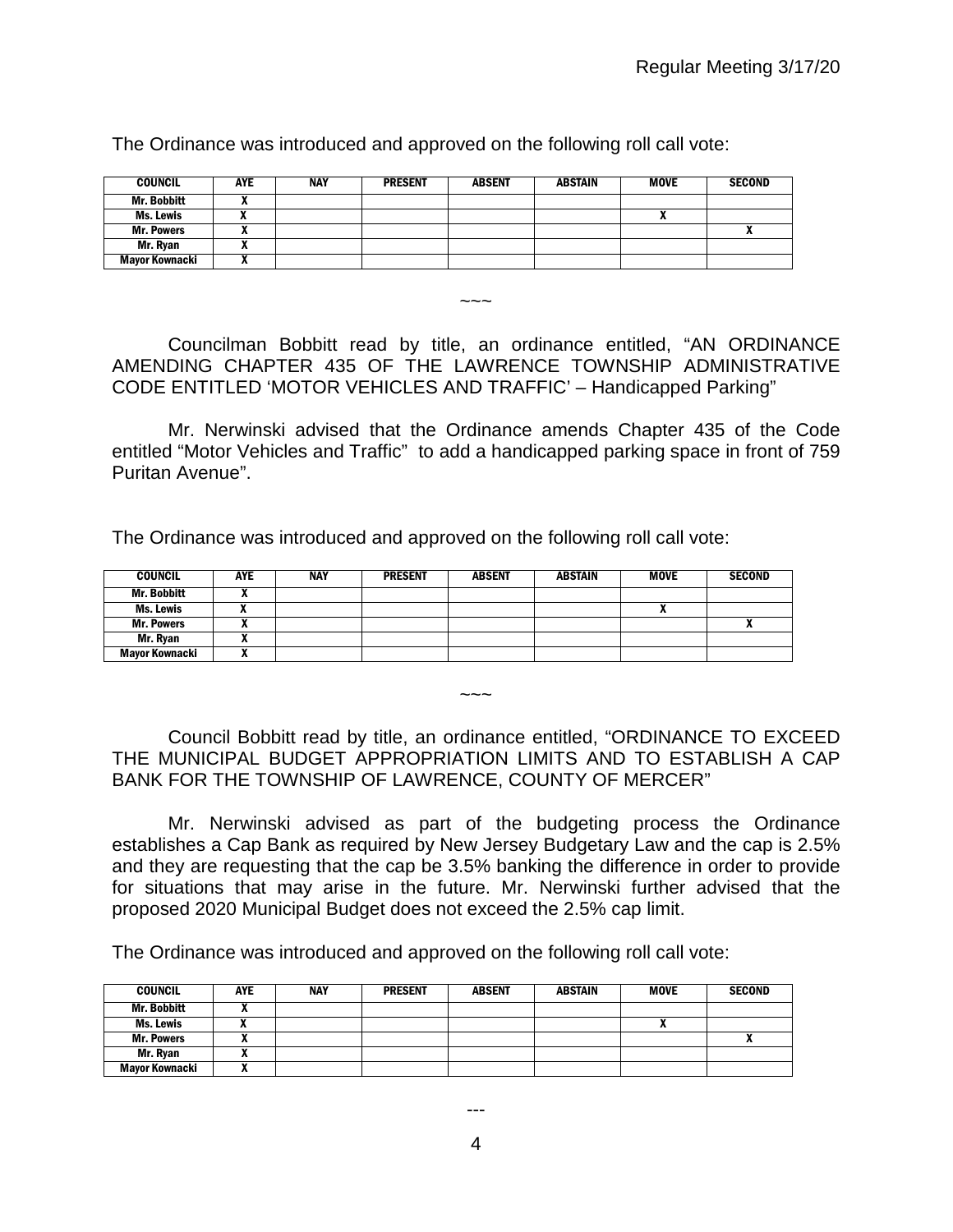# Adoption of Ordinances

There was no adoption of ordinances.

---

# **Manager's Report –**

Mr. Nerwinski stated that the Resolution authorizes the Open Space Tax Rate and there are no changes to the rate.

# **Authorizing the Open Space Tax Rate for 2020**

Resolution No. 104-20 (12-A) was approved by the following roll call vote:

| <b>COUNCIL</b>        | <b>AYE</b> | <b>NAY</b> | <b>PRESENT</b> | <b>ABSENT</b> | ABSTAIN | <b>MOVE</b> | <b>SECOND</b> |
|-----------------------|------------|------------|----------------|---------------|---------|-------------|---------------|
| <b>Mr. Bobbitt</b>    |            |            |                |               |         |             |               |
| Mr. Lewis             |            |            |                |               |         |             |               |
| <b>Mr. Powers</b>     |            |            |                |               |         |             | ^             |
| Mr. Ryan              |            |            |                |               |         |             |               |
| <b>Mayor Kownacki</b> |            |            |                |               |         |             |               |

Cited Resolutions are spread in their entirety in the Resolution Books of the Township of Lawrence.

 $\sim\sim\sim$ 

Mr. Kiriakatis stated every 3 years the Division of Local Government Services does a full review of the budget and Lawrence Township is right now in the middle of their term where the DLGS reviews their budget and next year the Township will be up for a state review. So, this year as long as the Municipal Budget complies with all the Statutes, the budget is balanced and they have appropriated enough funds for debt service they are permitted to do a self-examine which they have done. And, once the Council approves it tomorrow he will sign off that the Township has conducted their selfexamination.

# **Authorizing Self-Examination of the 2020 Municipal Budget**

Resolution No. 105-20 (12-B) was approved by the following roll call vote:

| <b>COUNCIL</b>     | AYE | <b>NAY</b> | <b>PRESENT</b> | <b>ABSENT</b> | ABSTAIN | <b>MOVE</b> | <b>SECOND</b> |
|--------------------|-----|------------|----------------|---------------|---------|-------------|---------------|
| <b>Mr. Bobbitt</b> |     |            |                |               |         |             |               |
| Mr. Lewis          |     |            |                |               |         |             |               |
| <b>Mr. Powers</b>  | ,,  |            |                |               |         |             |               |
| Mr. Ryan           | л   |            |                |               |         |             |               |
| Mayor Kownacki     | ^   |            |                |               |         |             |               |

Cited Resolutions are spread in their entirety in the Resolution Books of the Township of Lawrence.

 $\sim\sim\sim$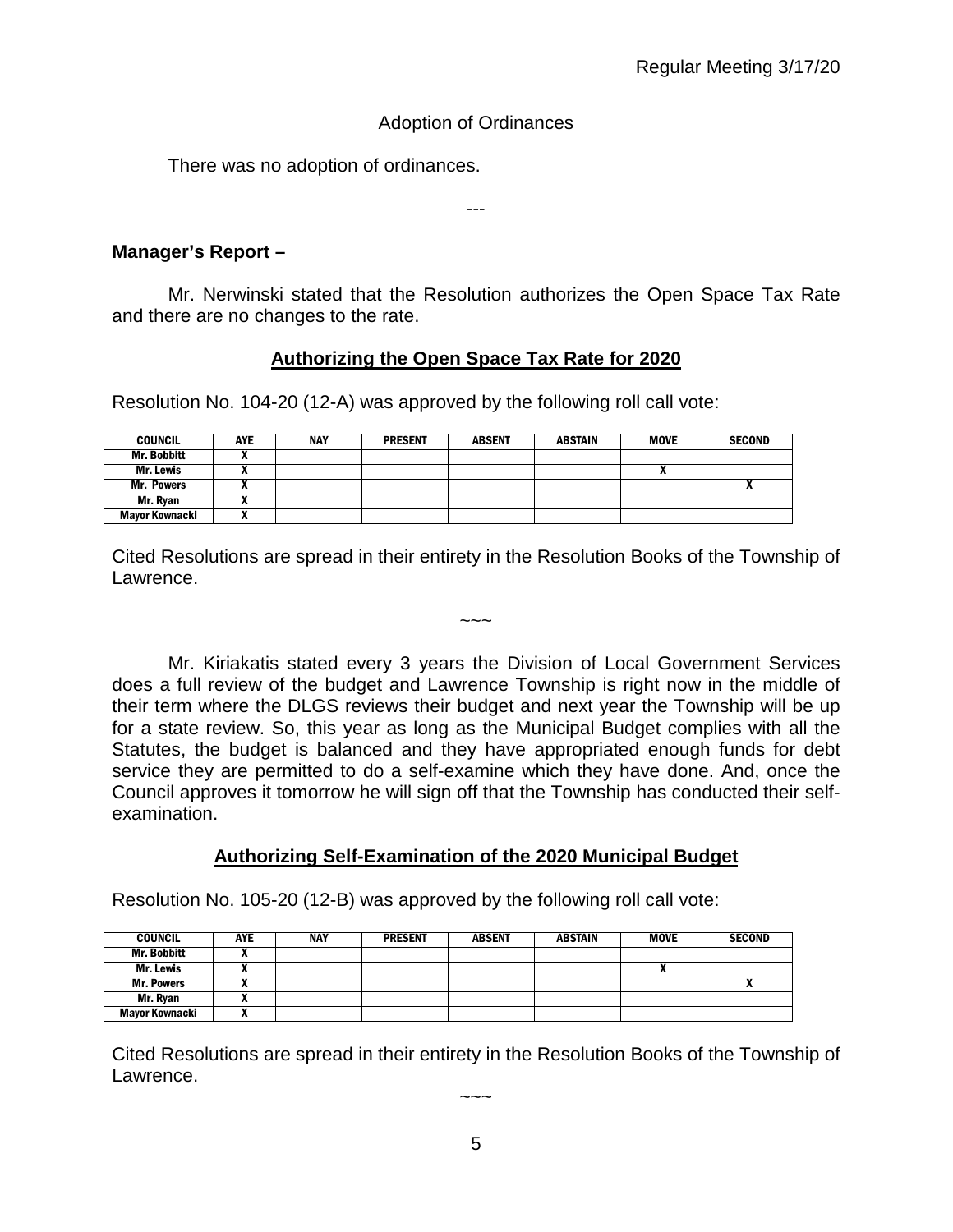Mr. Nerwinski reported that he provided the Township Council with the proposed 2020 Municipal Data Sheet as well as the Levy Calculation Workbook formally introducing the budget pursuant to statutory guidelines within the deadline and that the 2020 Budget has proposed a tax increase of 2-cents (1-cent equals \$463,052.33 and the 2-cents will be \$926,104.66) with the total budget of \$50,521,239.00. And as they know his budget message provided for a tax increase of 1.7 cents but in light of what they are going through now with this public health crisis he asked Mr. Kiriakatis to revisit the budget to provide for the unexpected additional cost to the Township in response to the COVID -19 pandemic and as a result they have modified the budget now introducing it with the 2-cents increase comprised of \$30,000 in salaries and wages as well as \$105,000 expenses which will be under the Municipal Manager's appropriations.

Mr. Kiriakatis further advised that the State gives a guideline of when the Budget needs to be introduced and adopted and the Council had passed that resolution back in January so this meeting is the closest date to what the State gives as guidance.

Mr. Nerwinski noted that the State has not offered any relief to the budget deadlines and as a result the Township needs to move forward as if they had to meet all deadlines and this is the day that they have to do it. And, for the record, the adoption of the 2020 Municipal Budget will be April 21st.

Councilwoman Lewis noted that the Council Meeting they are having tonight is unorthodox with members of Council and the public chiming in on their telephones due the Covid-19 situation and the social distancing requirements; so, if anyone in the future was to read the Minutes she wants them to understand why the meeting is being done differently and the reason for it.

#### **Introduction of the 2020 Municipal Budget**

Resolution No. 106-20 (12-C) was approved by the following roll call vote:

| <b>COUNCIL</b>       | <b>AYE</b> | <b>NAY</b> | <b>PRESENT</b> | <b>ABSENT</b> | <b>ABSTAIN</b> | MOVE | <b>SECOND</b> |
|----------------------|------------|------------|----------------|---------------|----------------|------|---------------|
| <b>Mr. Bobbitt</b>   | "          |            |                |               |                |      |               |
| Mr. Lewis            | "          |            |                |               |                | n    |               |
| <b>Mr. Powers</b>    |            |            |                |               |                |      |               |
| Mr. Ryan             |            |            |                |               |                |      |               |
| <b>Mayor Bobbitt</b> |            |            |                |               |                |      |               |

Cited Resolutions are spread in their entirety in the Resolution Books of the Township of Lawrence.

 $\sim\sim\sim$ 

Mr. Nerwinski stated that he provided the Council earlier today with a Memorandum regarding a report on the status of the Township's response to the COVID-19 pandemic and requested that Kathy Norcia, Municipal Clerk, make that memorandum part of the record of this meeting to fall under his Manager's Report and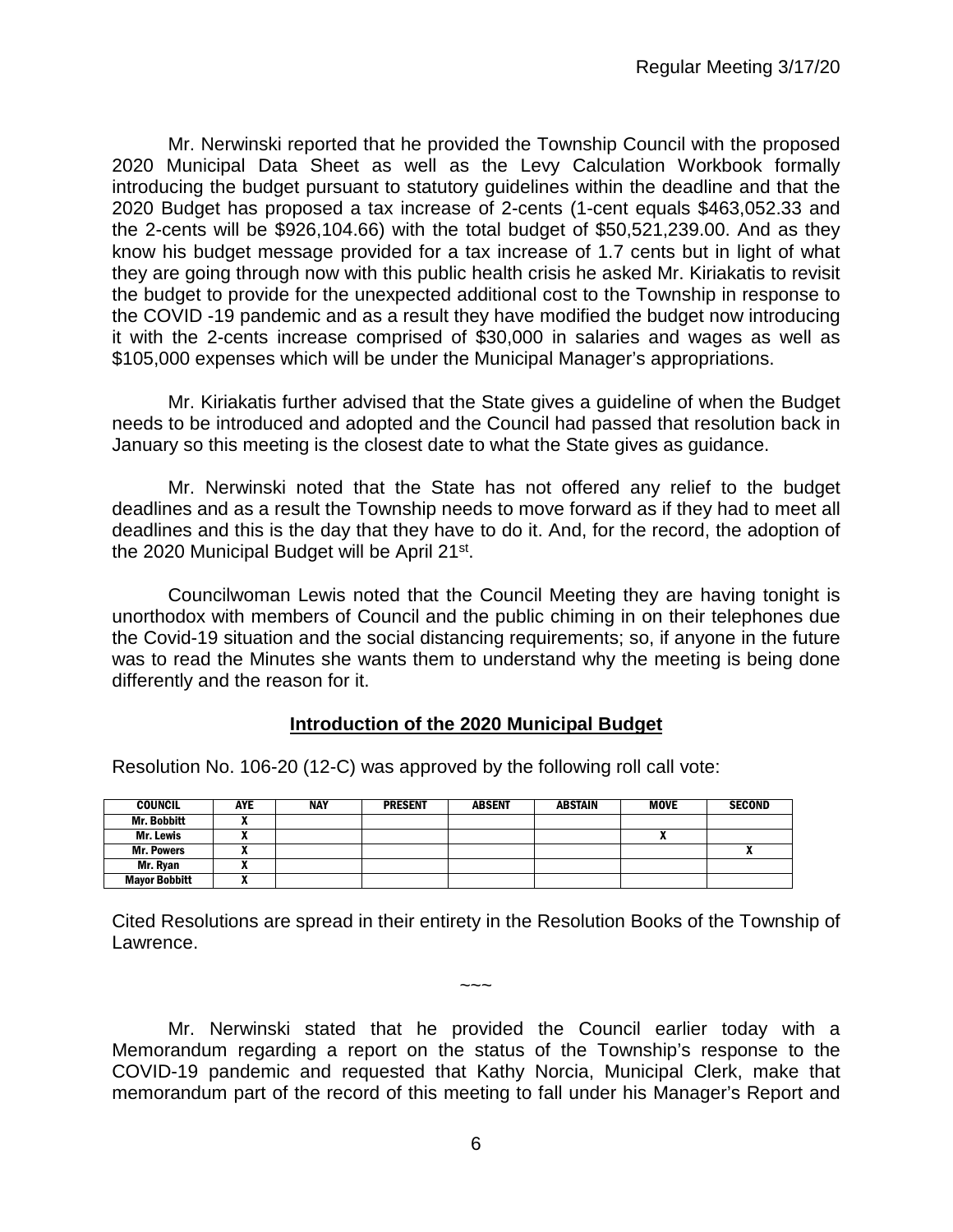he will continue to keep the Council updated with regard to the issues involving this COVID-19 crisis. As requested, please see the following memorandum.

#### **LAWRENCE TOWNSHIP - INTEROFFICE MEMORANDUM**

| TO:             | <b>MAYOR AND COUNCIL MEMBERS</b>                                   |
|-----------------|--------------------------------------------------------------------|
| <b>FROM:</b>    | KEVIN P. NERWINSKI, ESQ., MUNICIPAL MANAGER                        |
| <b>SUBJECT:</b> | TOWNSHIP RESPONSE TO CORONAVIRUS PANDEMIC                          |
| DATE:           | [CLICK TO SELECT DATE]                                             |
| CC:             | KATHY NORCIA, MUNICIPAL CLERK AND DAVID ROSKOS, MUNICIPAL ATTORNEY |

Please accept this memorandum as an update on the Township's response to the Coronavirus pandemic crisis as of March 17, 2020 at 12:15 PM.<sup>1</sup> I provide the date and time to this report since this is a very fluid situation which requires flexibility and modifications to decisions already made.

1. Municipal operations (except for essential employees) will be suspended on Thursday and Friday this week and next week. As a result, the Municipal Building will be closed to the public and employees will not be allowed entry on these days. Department heads are working with their staff for at homework assignments, if possible. Three days on and two days off may continue until such time as the health crisis dissipates to better provide for the safety of our employees and the visitors they interact with. This decision was made to reduce the movement and interaction of people within the buildings for an extended period of time, but also provide enough time for us to maintain operations. Closing down completely is simply not an option at this time.

During our days of operation at the Municipal Building, we have closed the front entrance and the South entrance from public access. Access to the building is ONLY through the North Entrance. We have hired a temporary receptionist and positioned him at a desk so that each person entering the building registers (providing name and contact information). We are doing this to provide us with a record of all persons in our building at any given time should the need arise to contact them if a positive Covid-19 person has been confirmed to be in our building. We also are making available information on preventative actions to take during this health crisis. Employee parking is in the South parking lot, and the public parks in the North lot. The Municipal Building will be locked by 5:00 pm Monday through Wednesday.

2. The Senior Center is closed except that we will be continuing the Nutrition Program with designated times for meal pick-up. The information will be

<span id="page-6-0"></span> $\overline{a}$ <sup>1</sup> Presently implemented actions not prior actions taken.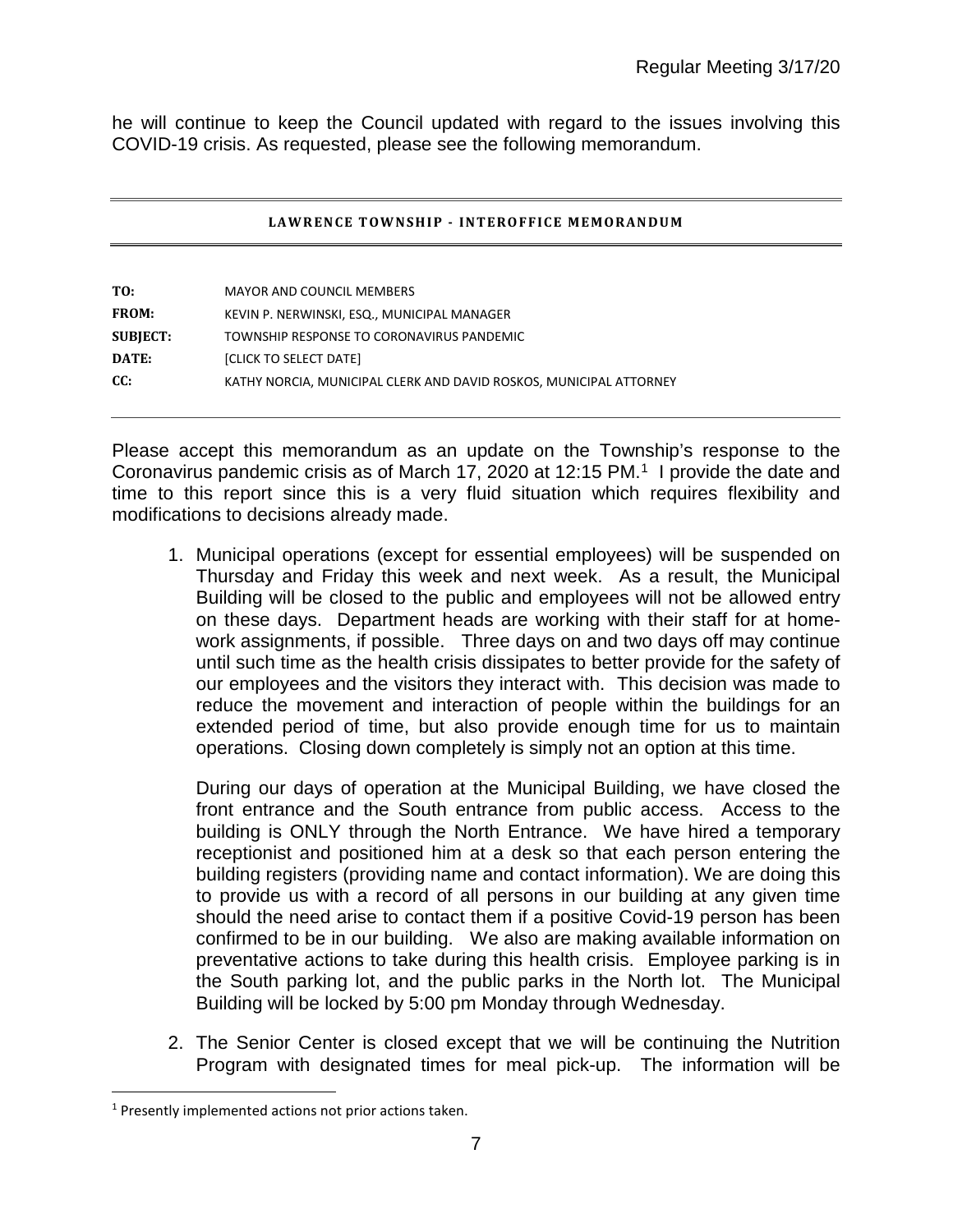posted prominently on the exterior of the building and on all social media outlets and in our Senior Connect that we will make available for pick up and distribution.

- 3. Recreational programs have been suspended until further notice. All fields used by the various sports clubs will be closed until April 14 (with the potential for further delay if required).
- 4. Our Health Officer and her staff have been working non-stop during this crisis. As you know we have two confirmed Covid-19 cases at this time. These patients will be monitored by our Health department, and I am told they are extremely cooperative with all set protocol. At this point, there is no need to increase the staffing in this department, but we are prepared to do so if necessary.
- 5. Our Chief of Police reports to me throughout the day. His department and operations are all running normally. Yesterday, the State of New Jersey acted to designate all Class III Officers to Class II status if the municipality needs additional police presence or is experiencing a more than normal decrease in manpower. Class II officers have very much all the same power and authority as a police officer. Funding for engaging Class II officers to serve in our department is available.
- 6. Our Director of Emergency Management reports to me throughout the day. Although there have been some staffing issues, they have been addressed and we are in good shape right now. The EMTs are performing exceedingly well and our career and volunteer fire fighting departments are ready to provide responses to issues as they arise.
- 7. Our CFO keeps me updated on our municipality's financial situation. At this time, there is no immediate adverse impact to our finances due to this crisis. With the market tanking, we should, however, expect less income on our investments which will affect future budget decisions.

We received approval from the State of New Jersey to access funding from our Storm Recovery Reserve (formally known as snow removal) to apply to additional costs associated with this crisis. In addition, we have modified our 2020 budget, and increased the tax from 1.7 cents to 2.0 cents. This additional monies are designated for use if and when necessary for Coronavirus response. Should we not use this additional funding, it will be returned to surplus with the ability to use it at as a credit for future budgets. Introduction of the 2020 Budget will be tonight.

All Coronavirus expenditures will be designated with the Covid-19 coding. As a result, we will have a record that will form the basis for any application for federal or state relief if and when that opportunity arises.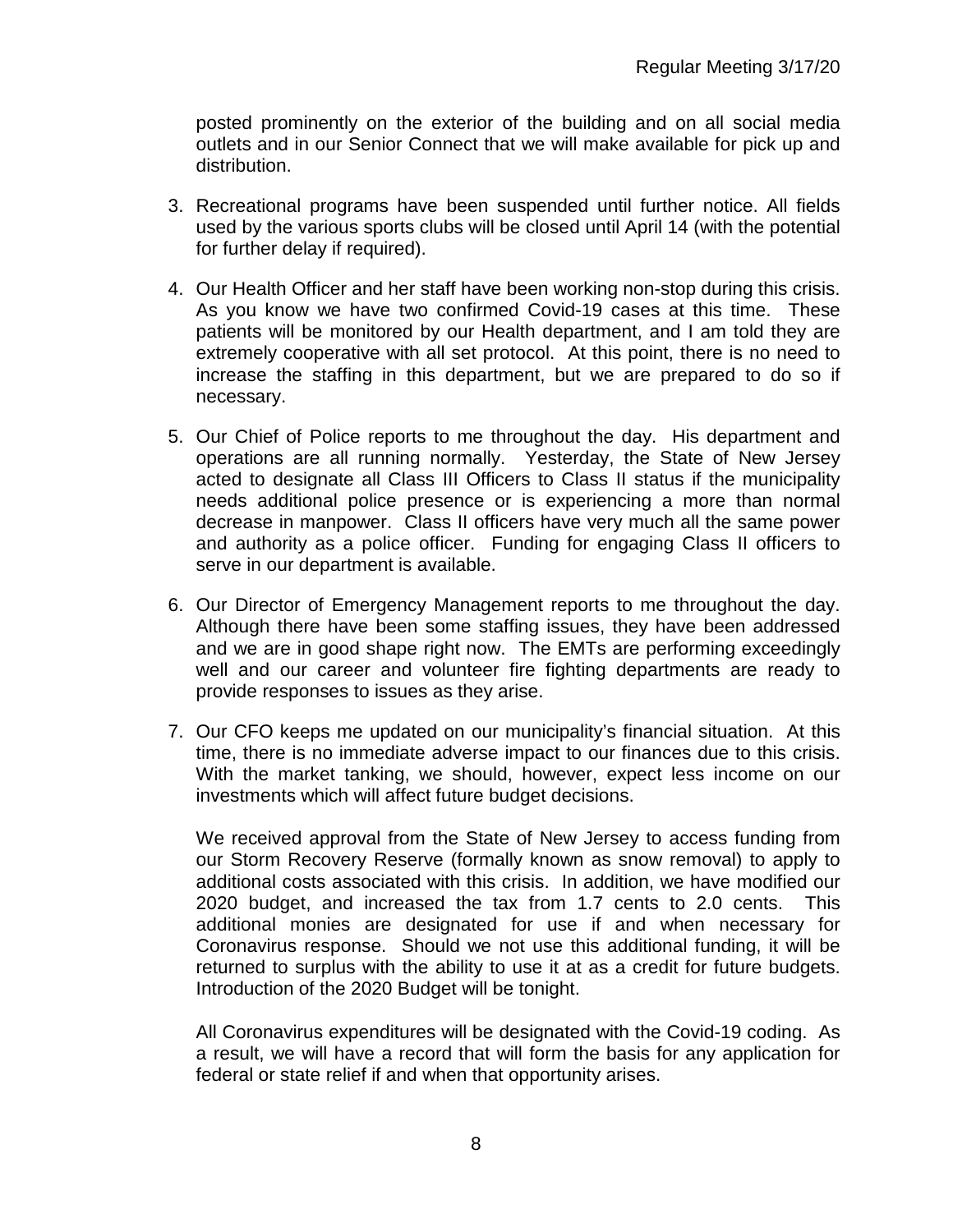- 8. We have suspended all committee meetings at this time. We did have a Planning Board meeting last night and there will be a brief Zoning Board meeting tomorrow night. But my sense is that future meetings will be canceled until further notice. We must have our council meeting tonight. The introduction of the 2020 Budget must be done tonight due to the deadline. I do imagine that State action will cause a rescheduling of the budget process but we are proceeding in compliance with the present regulations. Although we have a plan to get through this meeting tonight, I will be exploring other options for our next meeting. The obvious hurdle is ensuring adequate public participation in compliance with OPMA. But we will work through it.
- 9. Public Works will be closed on Thursday and Friday for the next two weeks except for essential personnel (i.e., mechanics…to keep all municipal vehicles operational). Greg W. is working on a plan to meet the services expected by the community, but I believe the services we do provide will be subject to modification for a new normal until the crisis dissipates.
- 10.The Court is closed for the next 2 weeks as ordered by AOC. The staff, however, will work as scheduled like other municipal employees.
- 11.Tax and Sewer collections. We are working with our credit card company to temporarily eliminate the service fee for those paying by credit card and, when we receive confirmation of this, we will take the steps necessary to inform the tax payers and promote the use of the credit card option to reduce visits to the office. The Tax Collector is also looking into extending deadlines for payments to promote people to mail in their payments should the credit card payment not be an option. Authorization for any extension must come from the State. Additionally, we are on the last step of having the bank approve our ACH module to allow tax payers another option to pay without mail or on site payment.
- 12.Tax Assessors office is modifying its work by working directly with residents and business owners to perform assessment via "virtual assessment" (i.e., pics of areas to be assessed and measurements being provided by the tax payer, etc.) eliminating on site visitation temporarily.
- 13.Our Bureau of Vital Statistics (i.e., marriage licensing, etc.) will be engaging in a shared service agreement with another township for continuity of operations should staff be unable to perform duties to the virus. We are fortunate to have a full time staff member performing this work and a certified back up already, but the State is mandating this shared services plan and, of course, we will comply.
- 14.Social media posting continues throughout the day providing important information and updates. I am continuing to keep residents informed by engaging them on the various community FB pages and through my blog.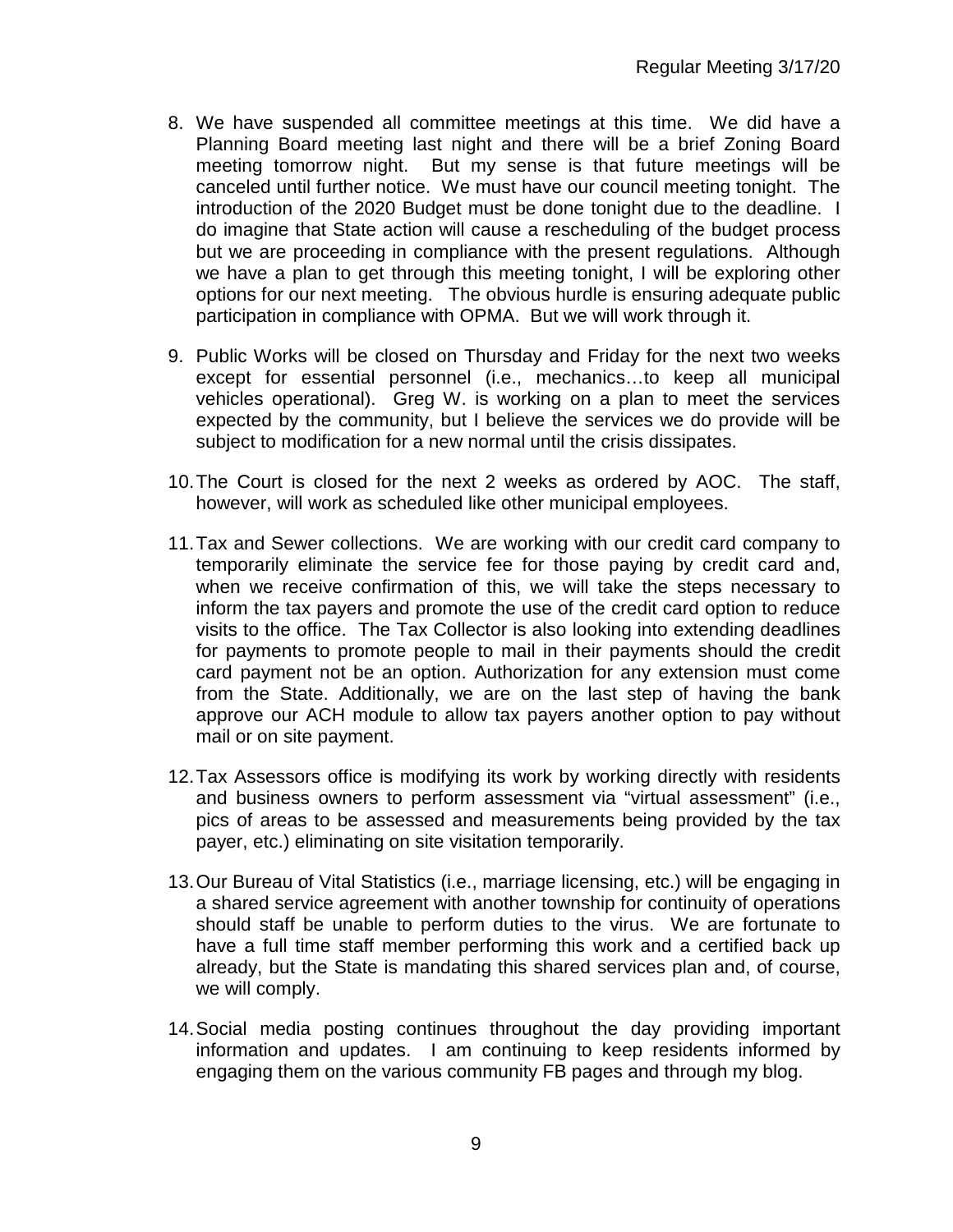- 15.I have asked our Municipal Attorney to look into the necessity for our municipality to declare a state of emergency on the local level. At this point, I do not see a need or justification for it. Heath, Finance, Public Safety are all in a good state at this time. He will report back to me on this issue.
- 16.I have met with all of the Department Heads on multiple occasions throughout the past week to game plan on expected issues and problems, and to ensure the continuity of operations within their departments. I have made each Department Head a stakeholder in our municipality's response to this health crisis, and they have responded with professionalism and commitment. I also went from department to department to personally address our employees to keep them informed as to our plans, the importance of the work that we do for our community, and our commitment to keep them as safe as we can. All have responded favorably. I know this dialogue must continue because this crisis will continue for an extended period of time.

I will work from this memo for future updates by highlighting additions to the text.

Mr. Nerwinski stated for the record that he appreciates all of the Council's cooperation and support through this crisis and he would like to publicly thank Councilwoman Lewis for her questions and her guidance although she always says and quotes "you do not want to hear from me" which he does…and he appreciates her support. And indicated the CFO and the Police Chief can attest to his philosophy that they work better together and him not being a controlling figure as he feels all of their combined experience and combined thoughts will lead to good decisions and he appreciates all of the input he has gotten from the Township Council and the Department Heads and they will meet again tomorrow to continue the game plan to make sure they are meeting the needs of the community in a responsible way; but, also being mindful to protect the safety of the municipal employees and the people that do business.

 $\sim\sim\sim$ 

Mr. Nerwinski advised that he has met individually with each of the departments and has spoken to all of the Township employees and they have consistently shown support for what the Administration is doing and they appreciate them caring about their well-being and providing for their safety and he ends every talk with tomorrow he might say something completely different. The plan for now is to look two weeks out with a mindset that they could receive information that will change that plan as he does not want to cancel things a month or two months out which he thinks is inappropriate at this time; but, they will continue to monitor the situation and be fluent and have their responses appropriate for the information they are receiving. Thereafter, members of Council thanked Mr. Nerwinski and all of the Township employees for what they have been doing in these trying times. Mr. Bobbitt asked Mr. Nerwinski to let the employees know that the Council very much appreciates it.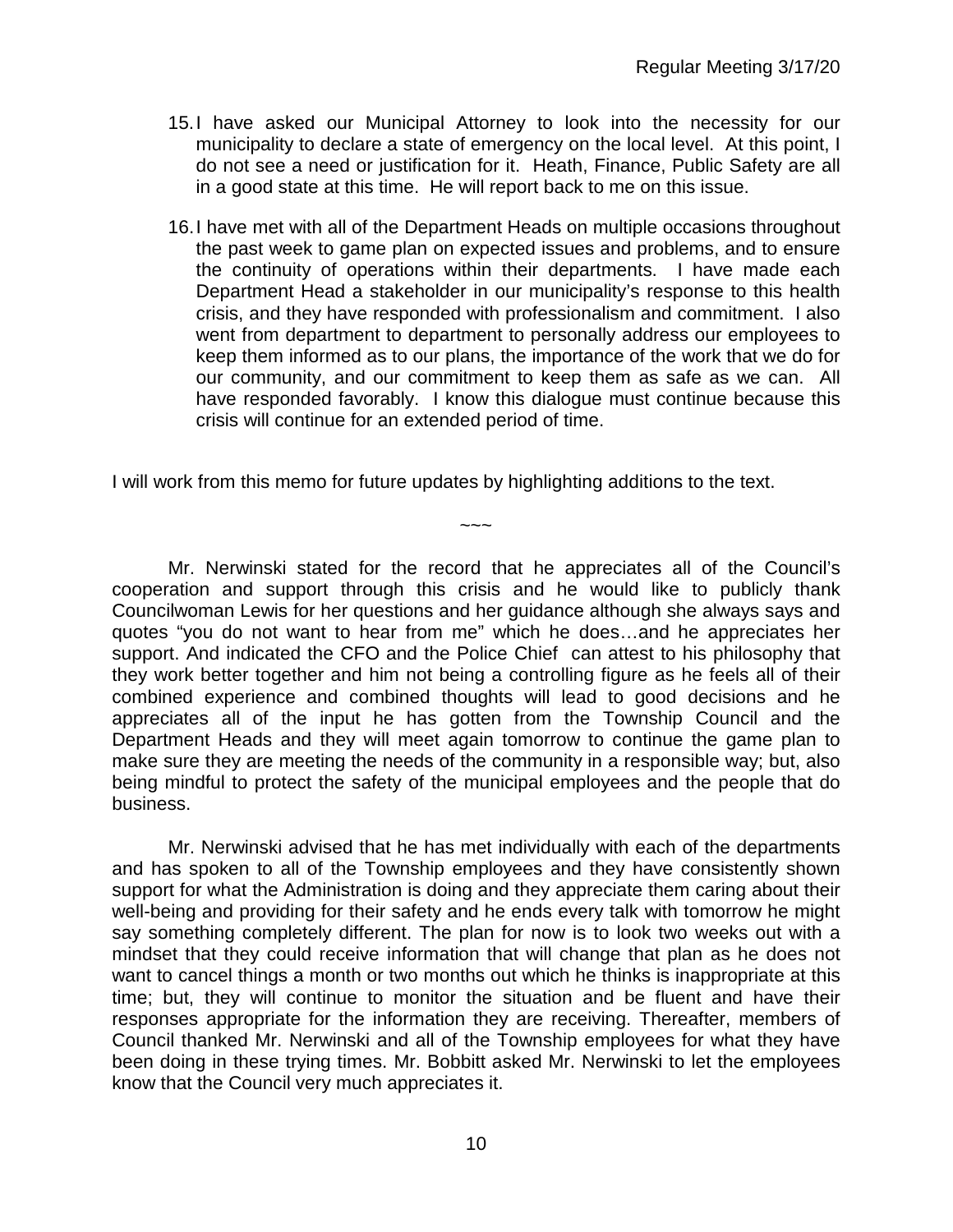#### **Attorney's Report –**

Mr. Roskos reported that Judge Jacobson assigned John Maczuga as the new Court Master as they move to reopen their settlement so they can assess the Brandywine site and also take into consideration the Lawrence Shopping Center site. And advised that he spoke to the Court Master today and he will have a conference with the Judge on Monday afternoon; basically, to map out how they are going to reopen the settlement and adjust their agreement with Brandywine and their settlement with Fair Share Housing. In addition, he has already spoken to Adam Gordon, Director at the Fair Share Housing, who took over for Kevin Walsh, and has always been Mr. Walsh's right hand man and is very familiar with Lawrence and he endorses what they are doing in terms of revisions.

---

Mr. Roskos further reported that the Brandywine contract purchasers have tried to inject themselves into the matter which he is not allowing to happen. They want to be a party and he said "no" being they are a contract purchaser with a number of contingencies and he does not know if they will be around months from now so they will deal with Brandywine and Fair Share Housing, they will amend their settlement and move forward but the Developer is already presenting themselves to both the Master and him as a party demanding rather than a party that wants to work collaboratively which is kind of disappointing… but hopes will change. So, he just wanted to update the Council on what is taking place with the Contract Purchaser for the Brandywine site.

Councilwoman Lewis questioned if Betsy McKenzie, Special Court Master, retired. Mr. Rosko advised that Betsy McKenzie did retire and John Maczuga, who is a Court Master in several towns in New Jersey, took over as the new Court Master. He knows Mr. Maczuga professionally and he is practical guy who will be a good Court Master and will work well with the town and proceeded to discuss him being the Court Master for Mooretown Township who amended their Fair Share settlement twice.

Mr. Nerwinski stated he and Mr. Roskos have been talking throughout the day on whether rather or not the Township should declare a State of Emergency and he informed Mr. Roskos after his discussions with Jack Oakley, Emergency Management Coordinator, Brian Caloiaro, Chief of Police and Carol Chamberlain, Health Officer, there is no need to declare a state of emergency at this time and advised that he asks Mr. Roskos to do some further research as to whether they should be doing it at this point in time and asked if he had come up with anything that would compel them to take action.

Mr. Roskos stated other than a Press Conference if they chose to, there is no benefit in Lawrence Township declaring a State of Emergency and in reading the Statute if the Township declared a State of Emergency, Jack Oakley, supersedes the Township Council powers and will be able to make all the decisions; but he thinks the Statutes were intended for those situations where there is a flooding or a super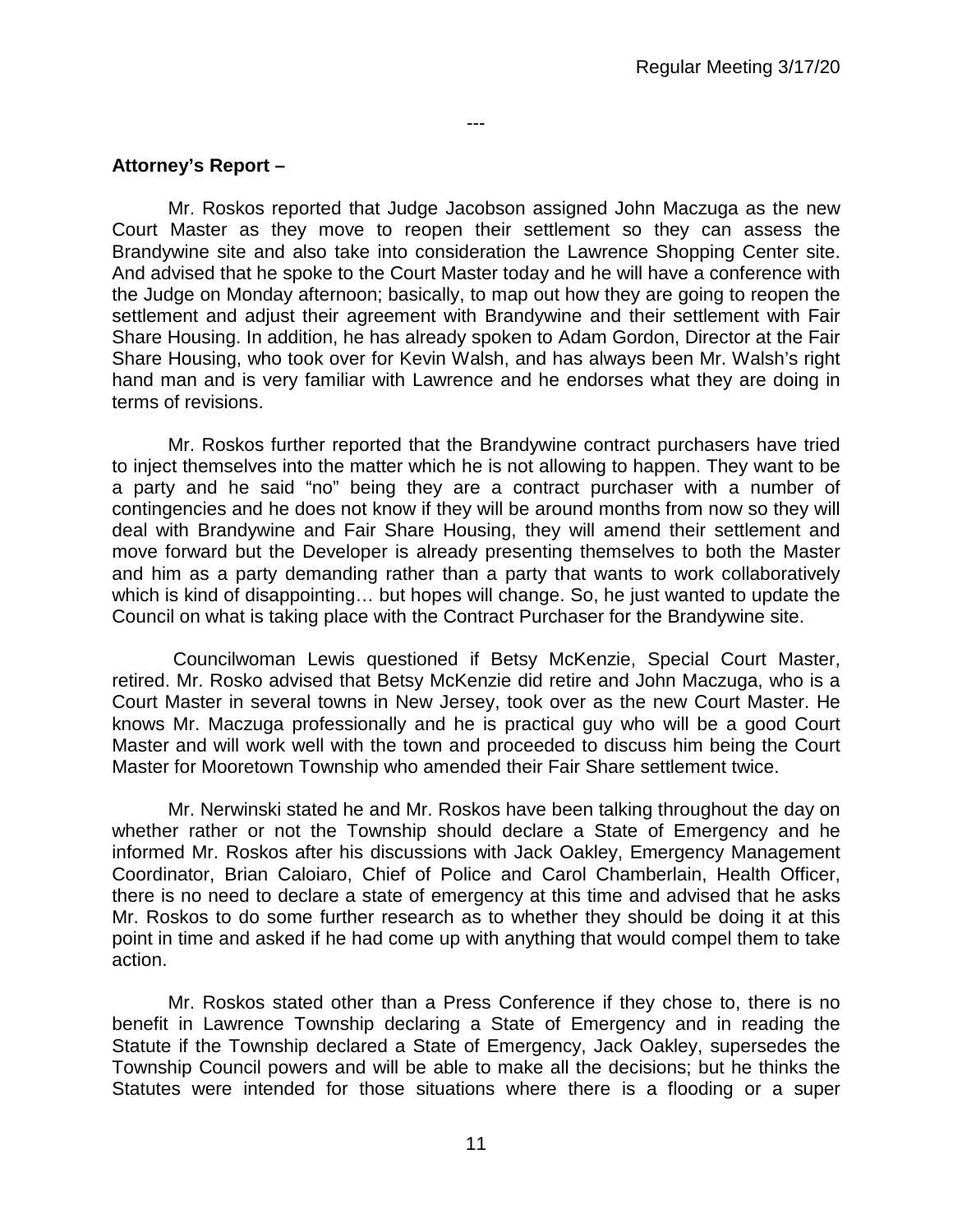snowstorm to coordinate with other emergency services to address natural catastrophes but this is a public health issue and not the appropriate time to declare a State of Emergency.

Mr. Nerwinski noted for the benefit of the Council and the public, Peter Kiriakatis, CFO, will be tracking all the expenses, additional cost and appropriations of the COVID -19 that will be coded so if and when State and Federal funds become available they will have an accurate record of the Township's cost to the community so they can make that application. And, they know in order to get those funds they might have to declare a State of Emergency which they will do when the time comes and proceeded to discuss Lawrence Township making their own decisions based upon the information that they have and moving forward from that point on and both the State and Federal government declaring a State of Emergency and Lawrence Township being bound and operating within their guidelines which they will do.

Mr. Roskos advised that the State has authorized towns to use the Snow Recovery funds during this emergency which is a sizable amount due to the very mild winter. Mr. Nerwinski noted that there is \$400,000 in the Snow Recovery Fund that has to be utilized in other manners and that the additional .03 cents added to the municipal budget if not used will be returned as a credit in future budgets when they have the ability to do so; it is just the responsible thing to do right now being the cost of the crisis cannot be realized at the present time.

---

**Clerk's Report –** 

Ms. Norcia reported that the Mayor's Legislative Day has been postponed so when she hears of the new date she will let the Council know.

---

**Unfinished Business –**

Councilman Bobbitt asked Mayor Kownacki if he would like to discuss or table the changes proposed about the Boards and Committees. Mayor Kownacki stated it is just a matter of moving the Council who serve as liaisons as voting members to the board or committee they serve on. After a brief discussion, Mayor Kownacki stated the matter can be tabled until the next meeting.

---

#### **New Business –**

There was no new business.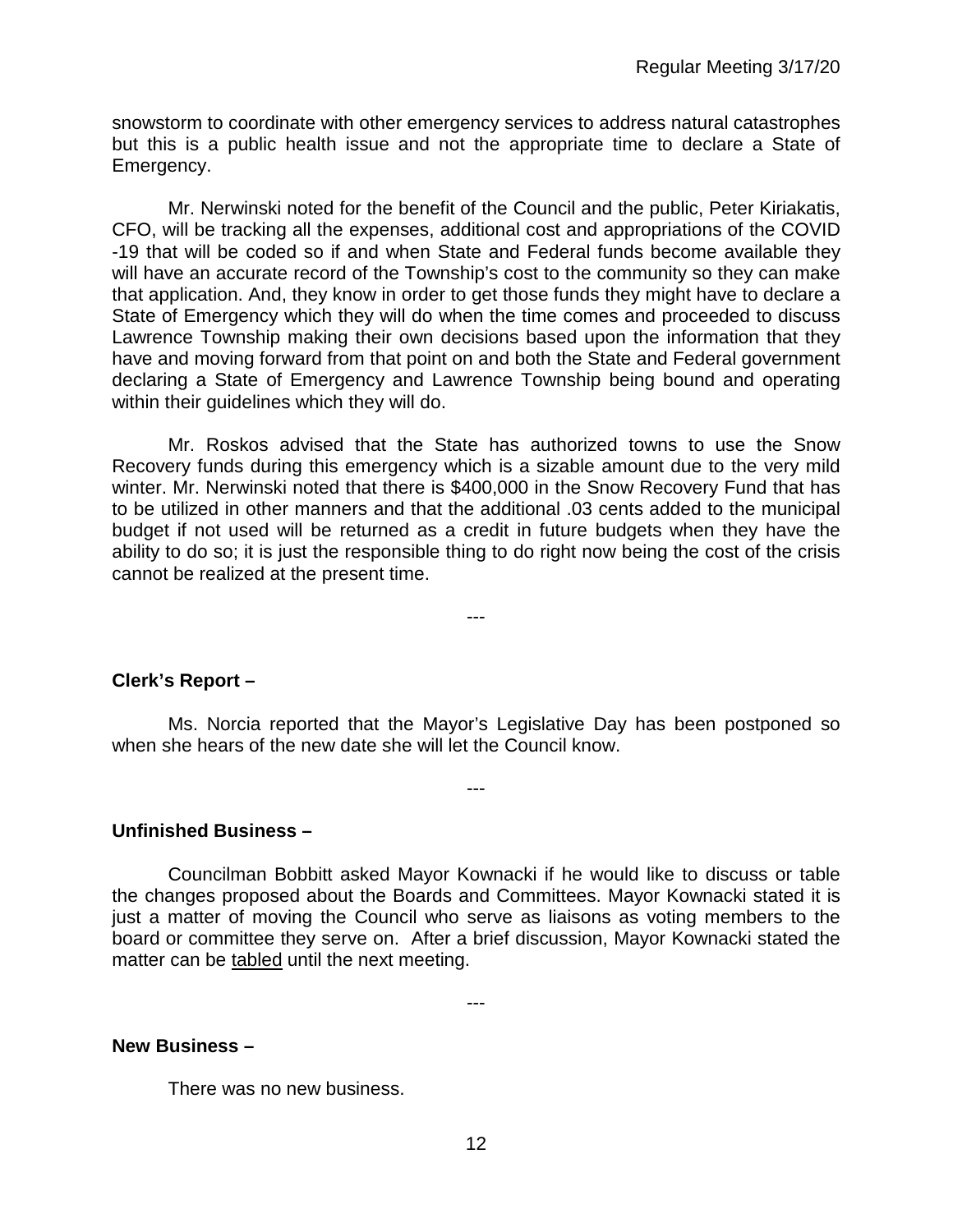#### ---

# **Public Participation (3-minute limitation per speaker)** –

There was no public participation.

# **Resolutions**

---

Resolution Nos. 107-20 (18-B.1) through 125-20 (18-H.10) with the exception of Resolutions 112-20 (9.A – Bid Award) were approved by the following roll call vote:

| <b>COUNCIL</b>     | <b>AYE</b> | <b>NAY</b> | <b>PRESENT</b> | <b>ABSENT</b> | <b>ABSTAIN</b> | <b>MOVE</b> | <b>SECOND</b> |
|--------------------|------------|------------|----------------|---------------|----------------|-------------|---------------|
| <b>Mr. Bobbitt</b> |            |            |                |               |                |             |               |
| <b>Ms. Lewis</b>   |            |            |                |               |                | "           |               |
| <b>Mr. Powers</b>  |            |            |                |               |                |             | A             |
| Mr. Ryan           |            |            |                |               |                |             |               |
| Mayor Kownacki     |            |            |                |               |                |             |               |

Cited Resolutions are spread in their entirety in the Resolution Books of the Township of Lawrence.

 $\sim\sim\sim$ 

Resolution No. 108-20 (18-H.1) was approved by the following roll call vote:

| <b>COUNCIL</b>        | <b>AYE</b> | <b>NAY</b> | <b>PRESENT</b> | <b>ABSENT</b> | <b>ABSTAIN</b> | <b>MOVE</b> | <b>SECOND</b> |
|-----------------------|------------|------------|----------------|---------------|----------------|-------------|---------------|
| <b>Mr. Bobbitt</b>    |            |            |                |               |                |             |               |
| Ms. Lewis             |            |            |                |               |                |             |               |
| <b>Mr. Powers</b>     |            |            |                |               |                | Λ           |               |
| Mr. Ryan              | л          |            |                |               |                |             |               |
| <b>Mayor Kownacki</b> | n          |            |                |               |                |             |               |

Cited Resolutions are spread in their entirety in the Resolution Books of the Township of Lawrence.

---

# **Council Initiatives/Liaison Reports –**

Council Lewis stated just like the Municipal Manager took a moment to thank the Township employees for how they have responded to the COVID-19 crisis she thinks the Council should take a moment to thank all the residents and businesses that are out there trying to do their best for their community and are continuing to do so and all of the resources that have been put in place and encouraged others to do the same.